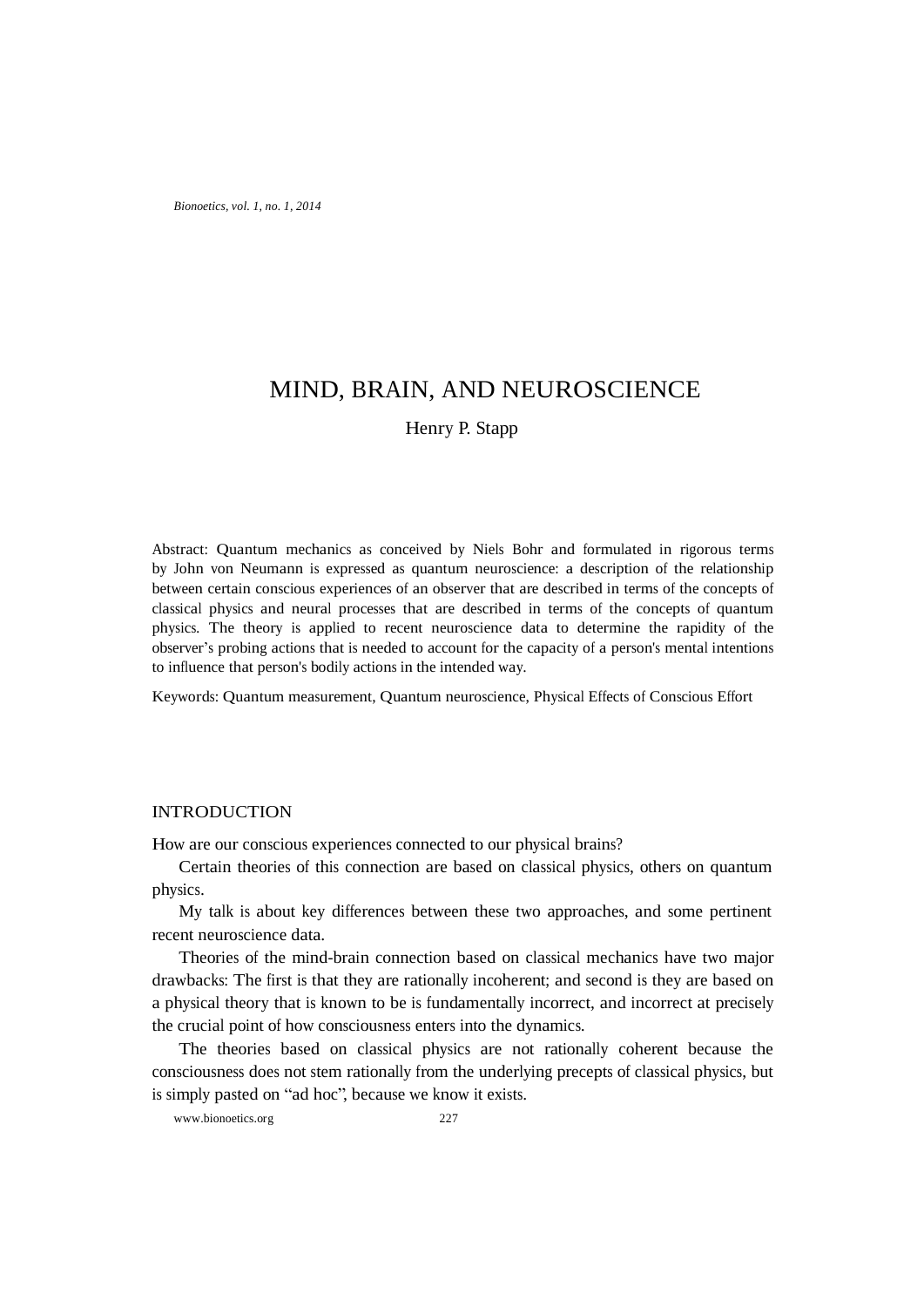#### BIONOETICS 228

And those theories are based on a physical theory that is known to be fundamentally incorrect because classical physics is known to be fundamentally incorrect. And it has been replaced by quantum physics, which, instead of ignoring consciousness, is fundamentally about the structure of our conscious experiences. In the words of Niels Bohr:

"In our description of nature the purpose is not to disclose the real essence of phenomena, but only to track down as far as possible the multifold aspects of our experience" [I. p. 18]

This stance changes the basic realities of the theory from *whatever lies behind our experiences* to *our experiences themselves*.

But the most astounding feature of this shift is that the concepts of classical physics do not drop out, or fade away, but are transferred from the reality that lies behind our experiences, to what had formerly been left out, our experiences themselves. In the words of Niels Bohr,

"…it is important to recognize that in every account of physical experience one must describe both the experimental conditions and the observations by the same means of communication that is used in classical physics." (II p.88)

The effect of this condition is that, in practical measurement situations. one is supposed to divide the world by a cut, called the Heisenberg cut, such that big things observed by observers are placed above the cut, and are described in terms of the concepts of classical mechanics, while things lying below the cut are described in quantum mechanical terms.

This rule was imprecise and ambiguous and led to the so-called "measurement problem." John von Neumann, and the basis of a detailed mathematical examination, resolved this problem by moving the Heisenberg cut all the way up, until everything normally considered to be part of the material world built of atoms and molecules, and the electromagnetic and gravitational fields that they generate, were placed below the cut and were described in quantum mechanical terms, whereas our conscious experiences, including our perceptions, were described generally in psychological terms, *but with our perceptions expressed in the usual way associated with the concepts of classical physics.*

The theory thus becomes a genuine psychophysical theory with the boundary between our conscious experiences and the atom physical world lying at the mind-brain interface. The essential core of the theory thus becomes the description of what is happening at the mind-brain interface between the experientially described and abstractly described aspects of the psychophysical world.

## CLASSICAL DESCRIPTION, OSCILLATIONS, AND THE QUANTUM MECHANICAL "COHERENT STATES" OF THE ELECTROMAGNETIC FIELD.

What we see, do, and intend to do is described at the mental level in classical terms, but at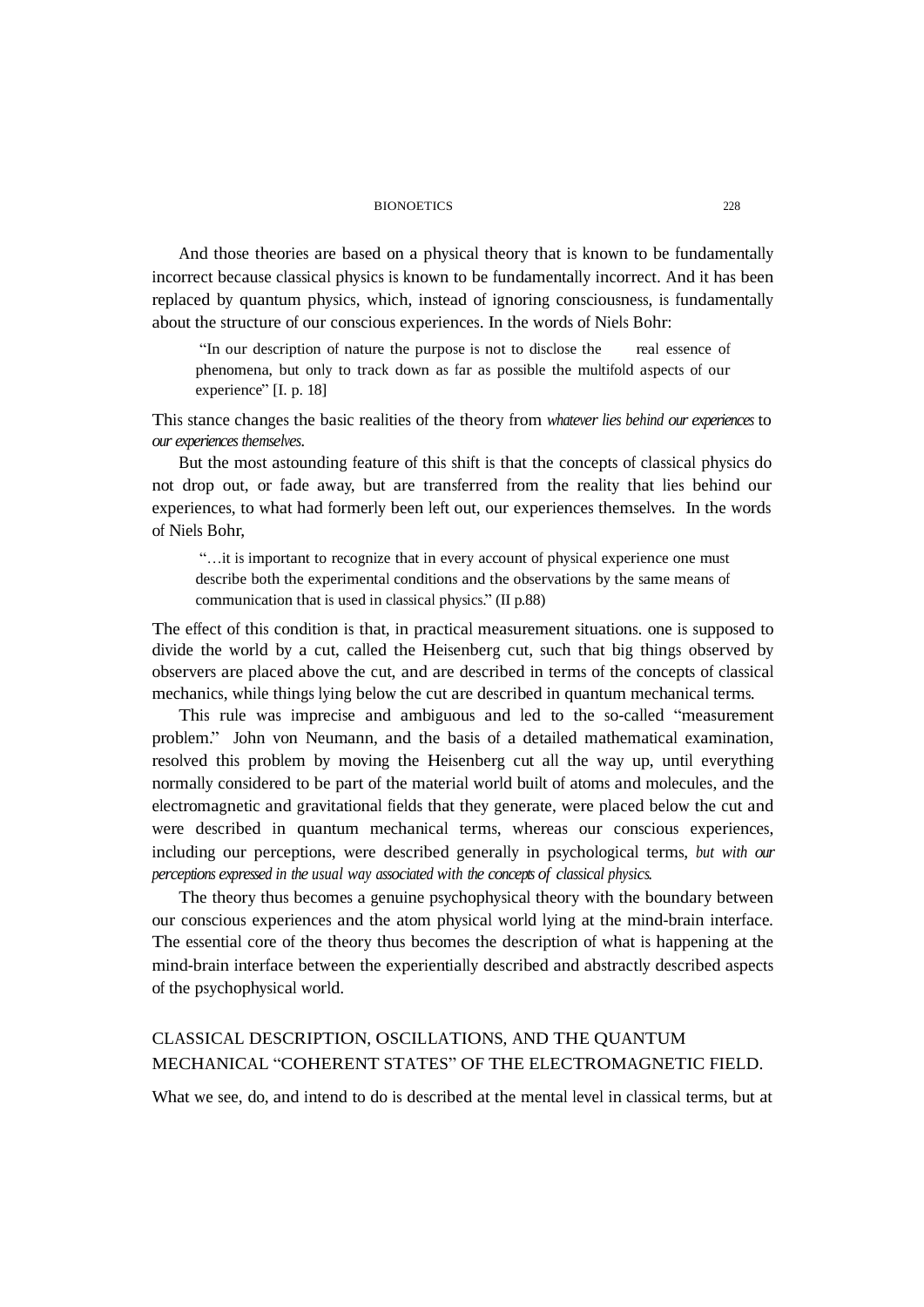#### HENRY P. STAPP 229

the brain level in quantum mechanical terms. This need to correlate the classical mental description to a naturally corresponding quantum counterpart at the mind-brain interface is met by taking this connection to be via the well-known "coherent states" of quantum electrodynamics. These are quantum states that exhibit a simple harmonic oscillator (SHO) motion that is essentially identical to a classical SHO motion, except that the location of a classical point particle is replaced by a minimum uncertainty Gaussian quantum wave packet whose center point follows the phase-space trajectory of classical oscillating point.

Diagram 1. A circle of radius R, and a rotating ray whose intersection with the circle represents the center of point of the rotating SHO gaussian wave function. The energy of the wave packet above that of the ground state is  $R^2$ , measured in units of omega hbar. This picture represents the energy and phase of the component of the EM Field in the computational unit of the motor cortex that is embedded in an environment that is generating this SHO behaviour.

Our interest is in the possible influence upon the radius  $R$  of a mental intention of the owner of the brain within the framework of von Neumann's dynamical theory of the mindbrain connection.

## VON NEUMANN'S DYNAMICAL THEORY OF THE MIND-BRAIN CONNECTION.

The central problem in quantum mechanics is that the basic dynamical equation, the Schroedinger equation, generates not the evolving physical reality itself but only a smear of potentialities for the future.

But then how does what actually occurs get picked out. It is not picked out by nature acting alone. According to quantum mechanics, some subject/observer/agent must pose a question: "Is my immediately to appear experience Experience X?" Yes or No?. Nature immediately answers, and in the "Yes" case delivers Experience X. In either case it changes the entire physical world by eliminating all feature that are incompatible with the answer it has just chosen.

That choice on the part of some observer will single out some classically describable possibility. But the quantum mathematics does not specify what question will be asked. The choice is, according to quantum ideas, "a free choice on the part of the observer", where "free' emphasizes that it the choice not determined by the known laws of physics. The fact that what is asked is classically describable also indicates that it comes via the mental realm.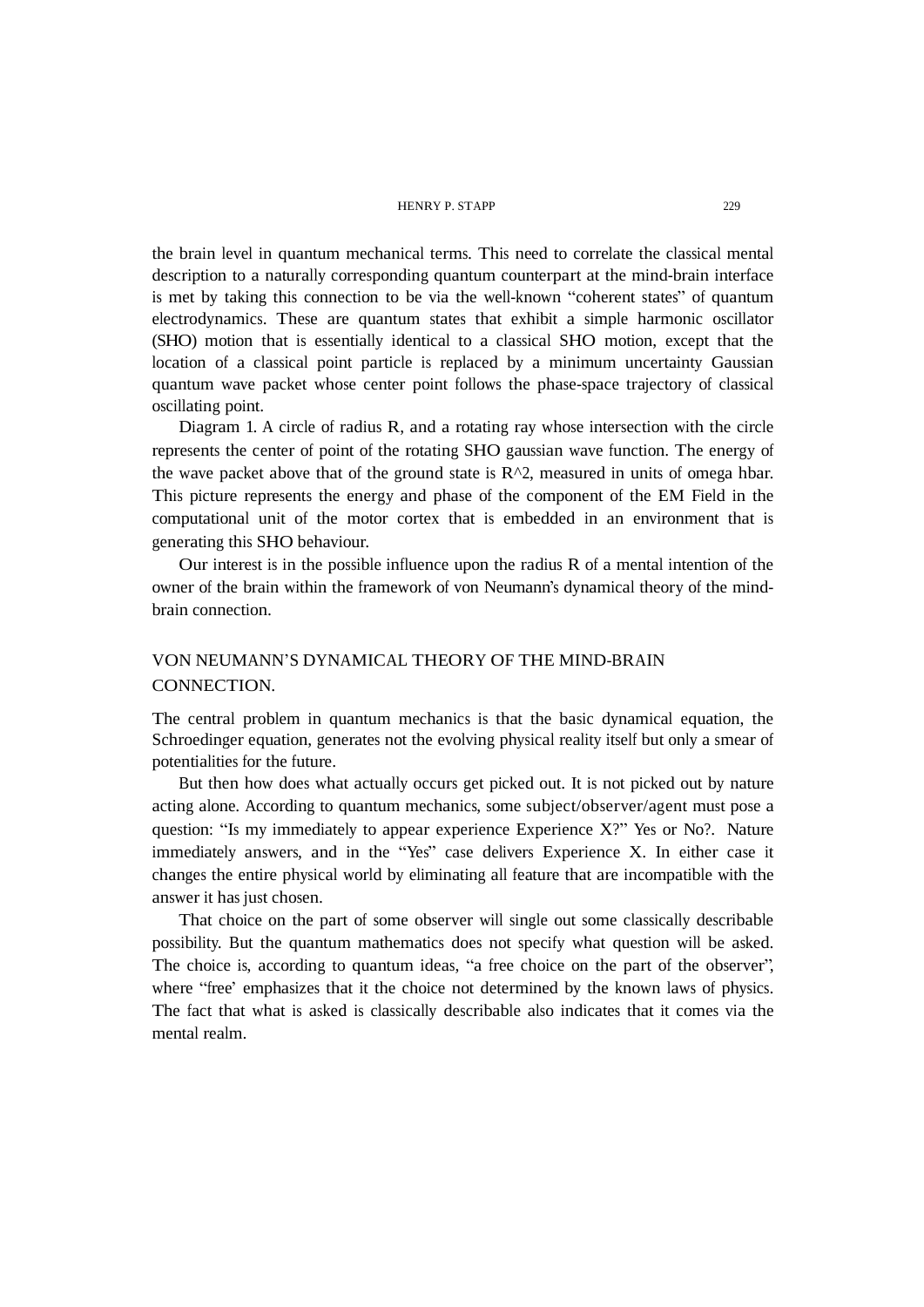THE PERTINENT NUMBERS.

The measured general numbers for the Cortex are:

Size of computational unit:  $Sz = (1/20 \times 1/20 \times 2.4) \times 10^{6} - 9 \text{ m}^3$  $= 6 \times 10^{(-12)}$ 

[Ref. Brain 125(5), 935-951, Buxheoven & Casanova.]

Strength of the magnetic field:  $H = \frac{1}{2}$  picotesla

SHO frequency: 20 Hz

R= Radius of SHO orbit in the usual Modified Phase Space in which the coordinate variable is

 $y =$  [sq.root (hbar/m omega)] times coordinate variable X, (X meters) (m= 1 kg) (mks units) (angular velocity omega in radians per second) [20Hz  $\Rightarrow$  $omega = 20x2pi$ ] [Ref. Wikipedia: Quantum harmonic oscillator]

Energy = 2 x ( $\frac{1}{2}$  H^2/mu0) x Sz = omega x hbar x R^2

mu0 = 4pi x 10^-7 hbar = 10^(-34) in mks units

Energy =  $\frac{1}{4}$  10^(-12))^2 x (1/4pi) x 10^(7) x 6 x 10^-12  $= 4/4$  (6/4pi) x 10<sup>o</sup>(-29)  $= 1/4$  (60/4pi) x 10^(-30)  $= 15/4$ pi x 10 $\degree$ (-30)  $\sim$  = 10 x 10(-31)

Energy = omega x hbar x  $R^2$  $= 20$  x 2pi x (10^-34) x R^2  $= (1/8)$  x (10^-31) x R^2

### $R^2 \sim 80$  R  $\sim 9$

This indicate that the process is at the quantum scale, and that a small change  $\Delta R$  in R can give a significant change in the pertinent energy R^2.